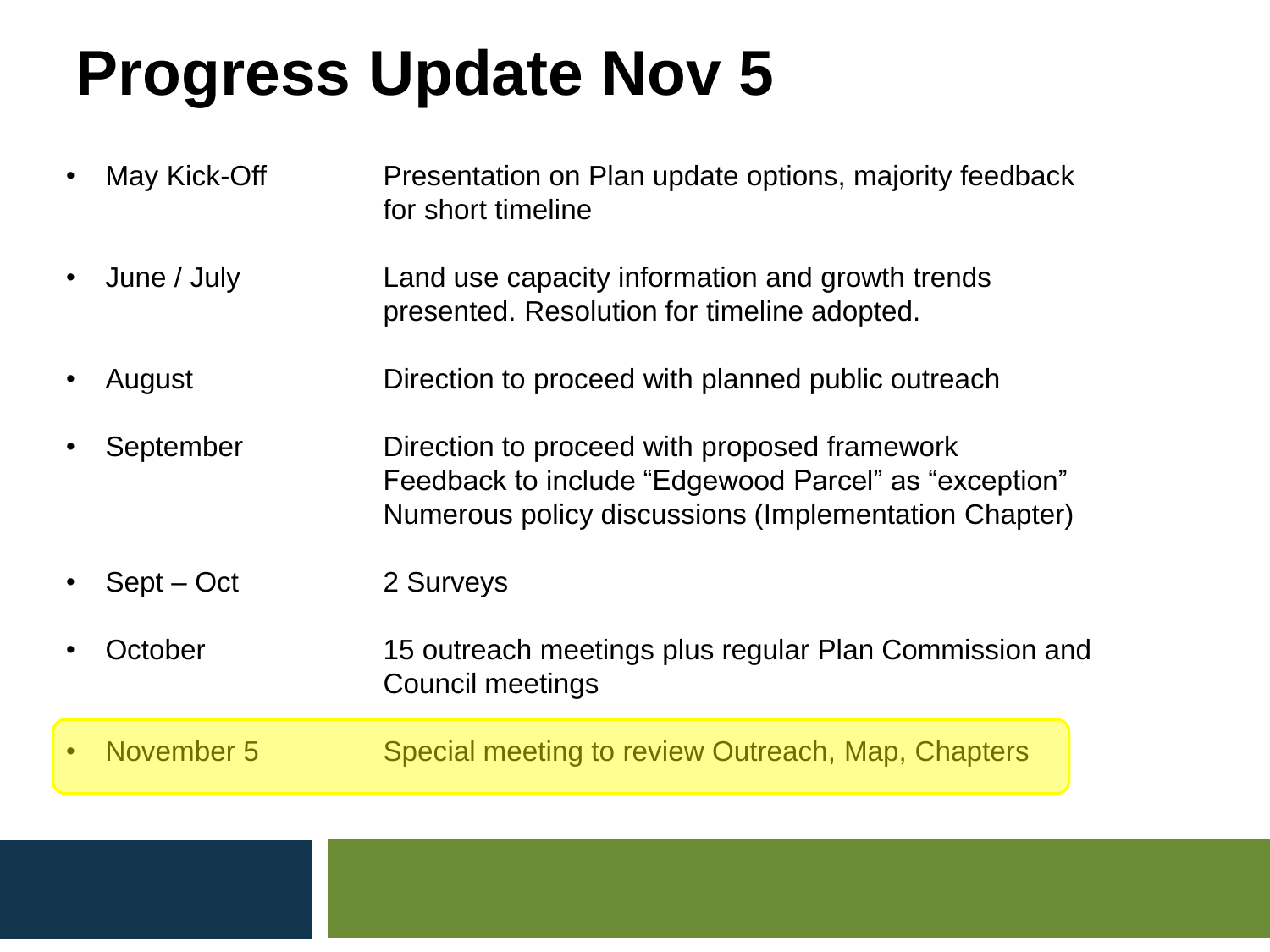# **Next Steps\***

| • November 5   | Special meeting to review Outreach, Map, Chapters                                                  |
|----------------|----------------------------------------------------------------------------------------------------|
| November 15    | Staff completes draft of Plan at 80-90% complete (Approx.)                                         |
| November 19    | Plan Commission meeting (content TBD)                                                              |
| November 20    | City Wide Open House – 6:30 City Hall                                                              |
| November 26    | Council meeting (content as needed / TBD)                                                          |
| January 14     | Possible publication of Class 1 notice for Public Hearing at Plan<br>Commission (Feb 11 Alt. Date) |
| January 21     | Plan Commission Public Hearing and Recommendation on<br>Adoption of the Plan                       |
| TBD            | Class I Notice for Public Hearing at Common Council                                                |
| TBD / March 24 | Public Hearing and Potential Council Adoption of Plan                                              |

\*Subject to change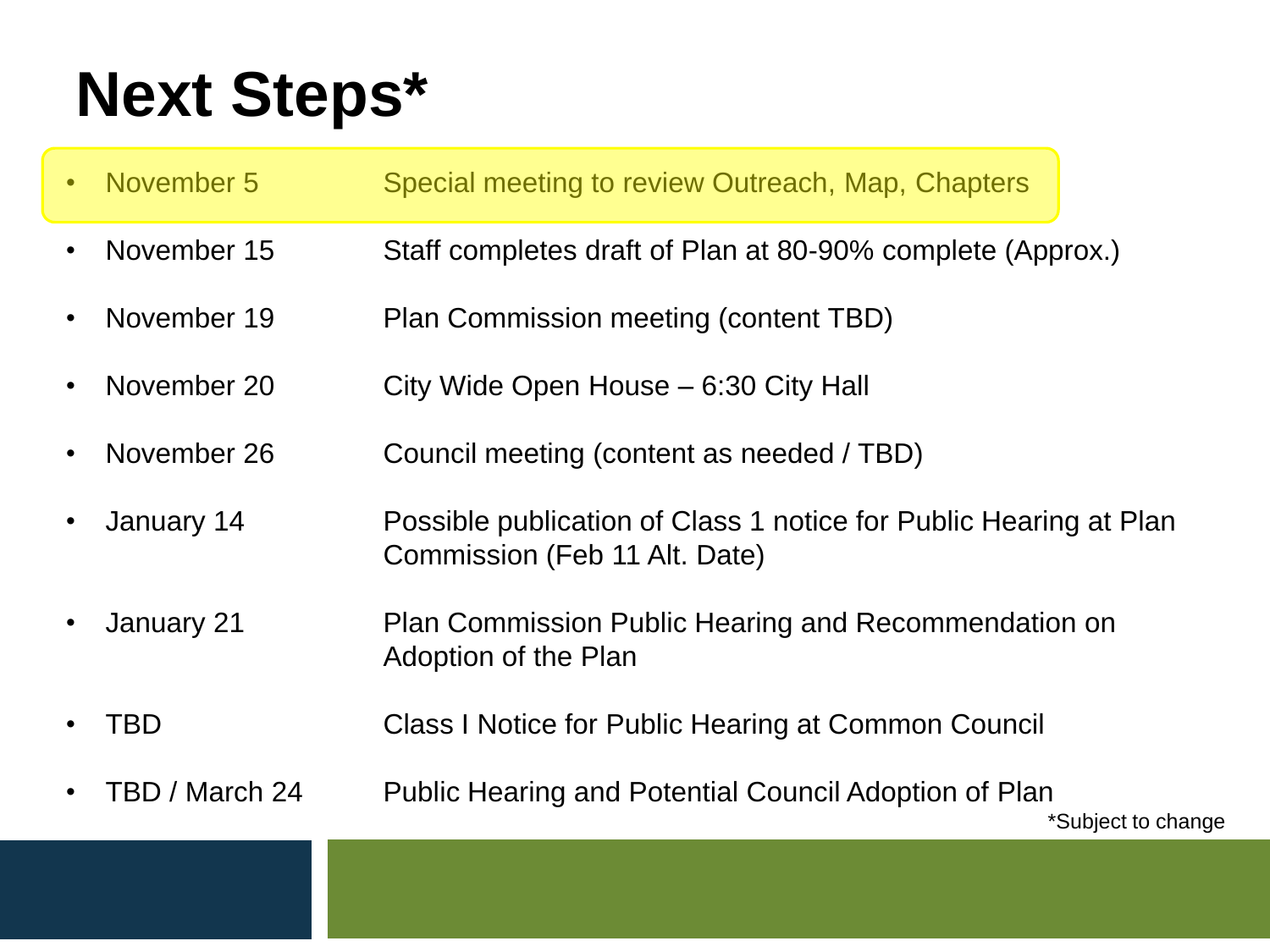#### Signifies New Information Presenting at Tonight's **Meeting**

# **Tonight's Meeting**

Purpose:

- 1. Continue Comp Plan Discussion on a dedicated agenda to allow ample time for discussion
- 2. Review new information
	- Outreach Summary
	- Draft Land Use Map
		- 3 Changes:
			- 1. Edgewood (Per Council Resolution)
			- 2. Usona/Promega (Per Letter Provided to Council and Mayor's Direction Feedback Requested)
			- 3. Identify Oregon School District Parcel (Per Request to Council and Mayor's Direction - Direction Needed)
- 3. Review (again) select draft chapters and provide feedback. Suggested focus:
	- $\triangleright$  Review goals / objectives / policies section of Housing Chapter
	- $\triangleright$  Implementation Chapter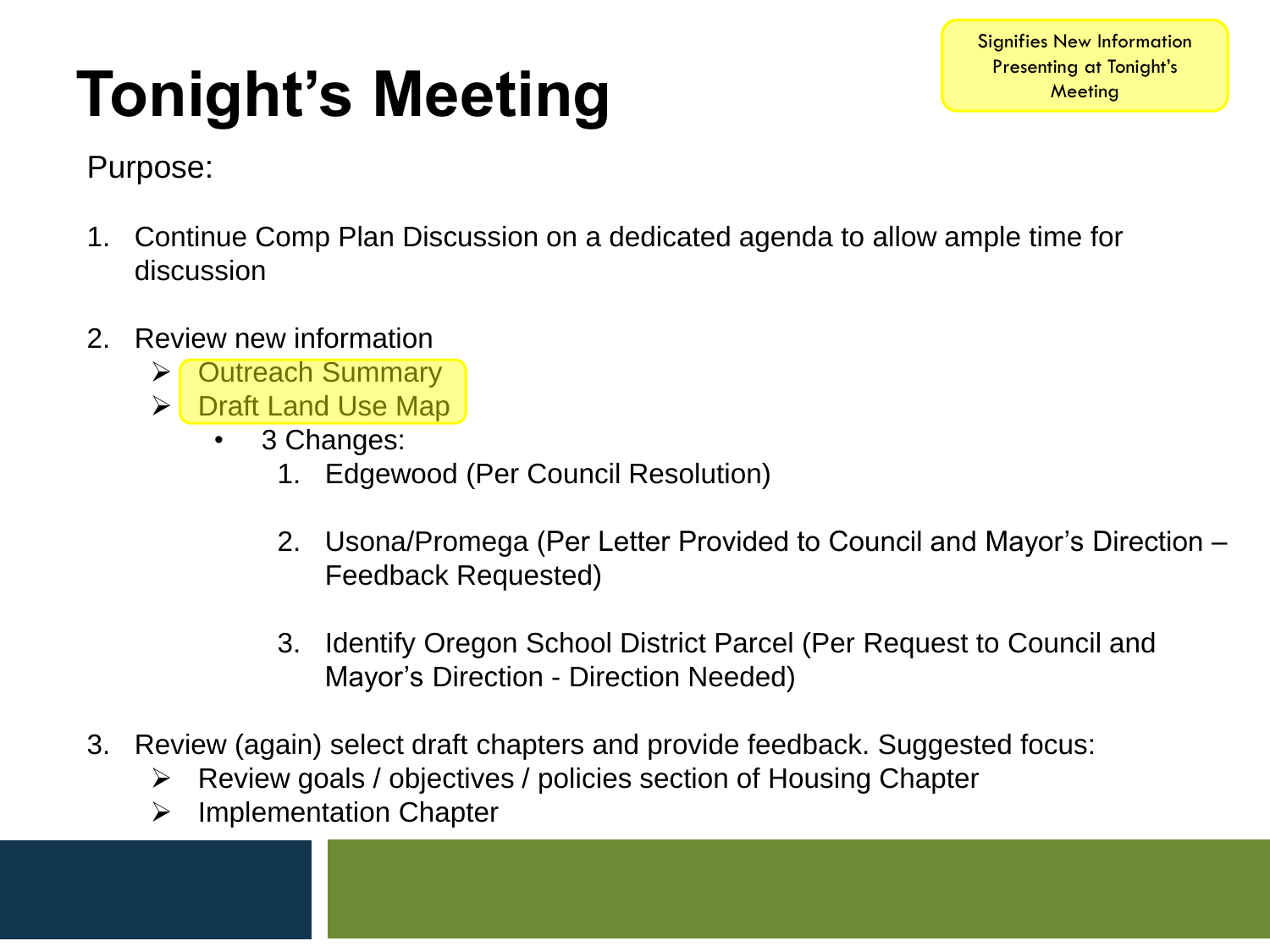### **Summary – General & Visual Preference Survey**

- □ 2 Surveys Available for Approx. 1 Month
- □ Advertised widely with resources available
	- 14,000 postcards, newspaper, social media, numerous e-mailing blasts
- □ ~300 Responses (General Survey)
- □ ~200 Responses (Visual Preference Survey)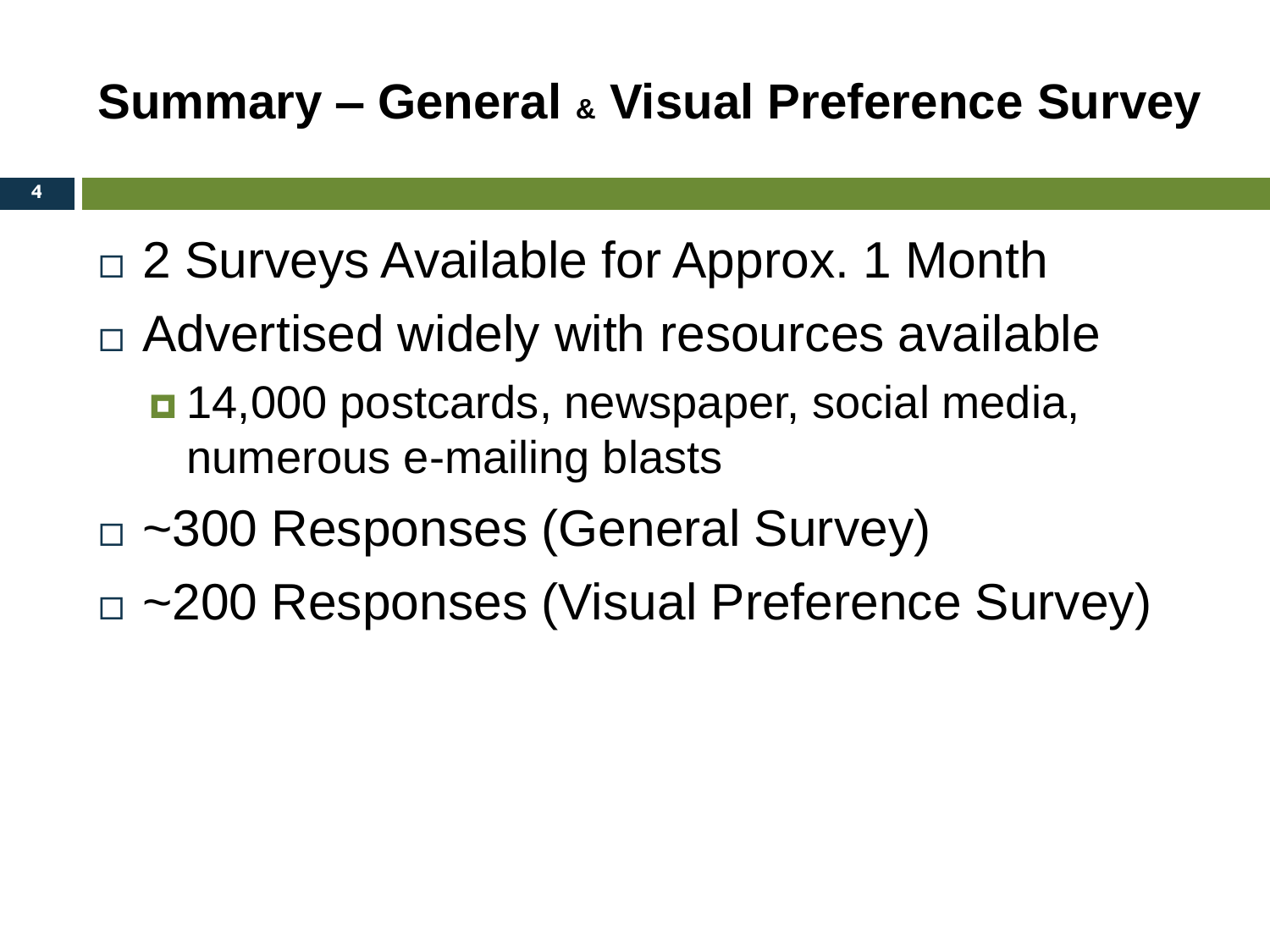### **Summary – General Survey**

#### **5**

 **Growth rate:** 45% of respondents think Fitchburg should grow at the same rate it has over the past 30 years, 36% think it should grow slower

#### **Growth areas:**

- 70% think growth should occur in areas carefully evaluated by the City
- 64% think grayfield (infill) growth should be a priority, 26% think greenfield growth should be a priority
- □ **"City center":** 63% think Fitchburg does not have a "city center"
- **Agriculture:** 75-80% think preserving ag land and development of local food system is important
- **Housing:** 62% are satisfied with amount and availability of single-family homes, 56% for multi-family rentals
- **Living and working:** 90% are satisfied with Fitchburg as a place to live, 41% are satisfied with Fitchburg as a place to work
- **Playing:** 85% have used City parks in the past year and 72% are satisfied with the City's off-street path/trail system
- **Overall direction:** 50% are satisfied that Fitchburg is moving in the "right direction"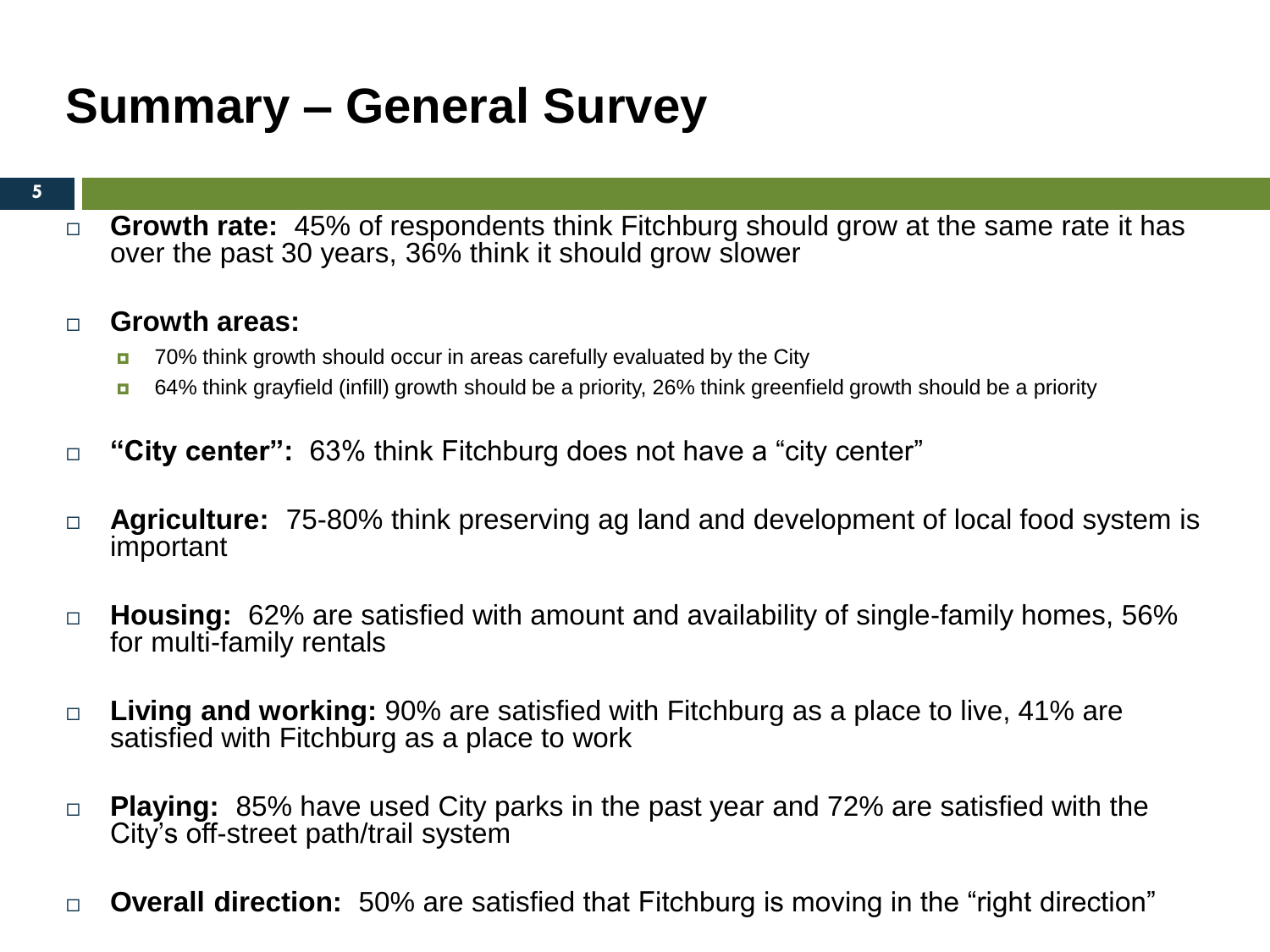### **Summary – Visual Preference Survey**

- **6**
- **Single-family residential:** Suburban
- **Multi-family residential (Small-scale):** Urban
- **Multi-family residential (Large-scale):** Suburban
- **Small-scale commercial:** Urban
- **Large-scale commercial:** Urban
- **Mixed-use:** Suburban
- **Land use on busy corridors:** Urban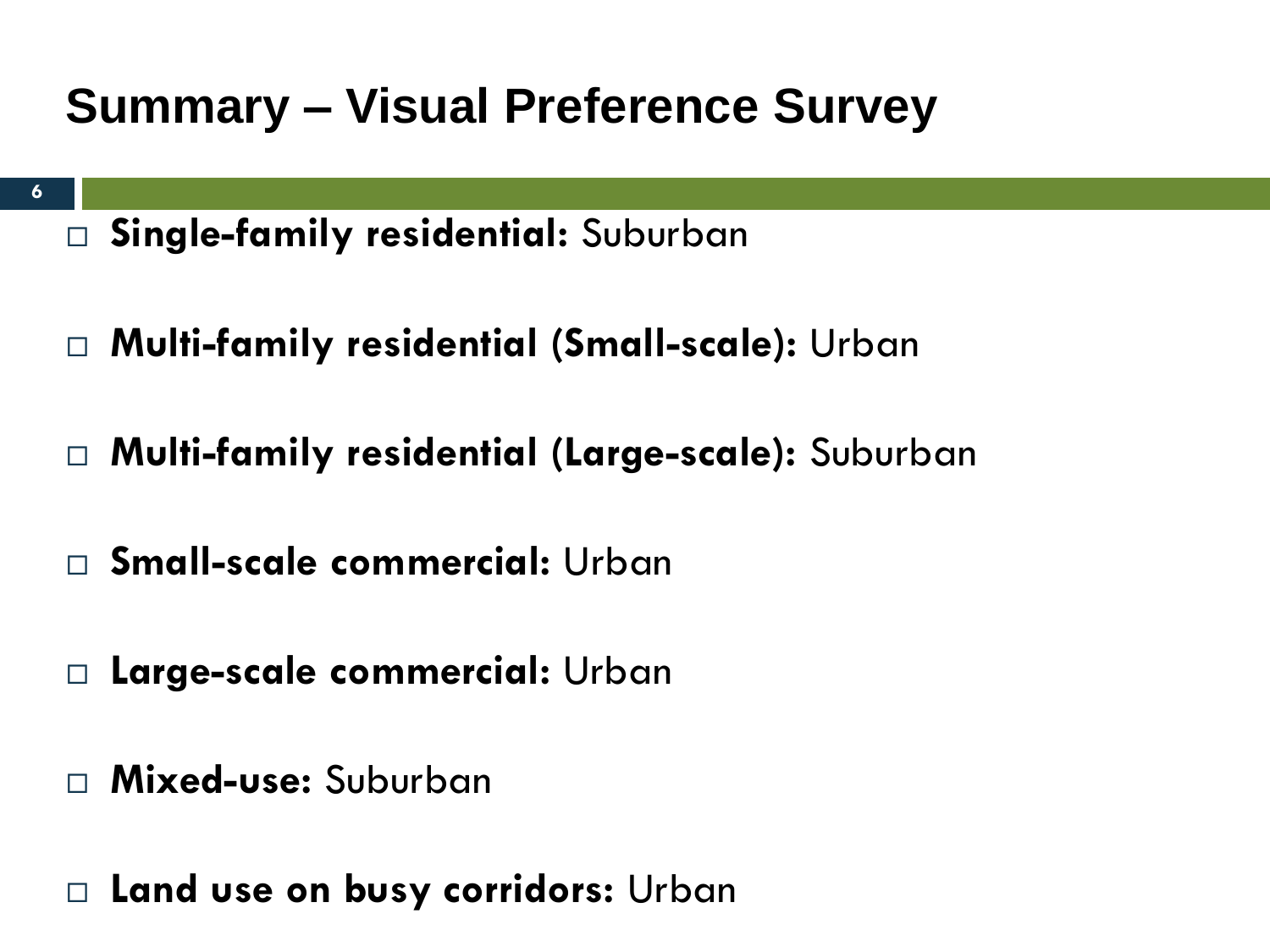- **5 Community Outreach Meetings**
	- $\blacksquare$  2 with Spanish Translation at Community locations
	- 3 at City Hall
- Approximately **150 Total Attendees**\*
	- Avg. attendance 30 people per meeting
- Advertised widely with resources available
	- 14,000 postcards, newspaper, social media, numerous e-mailing blasts

\*Based on keypad polling numbers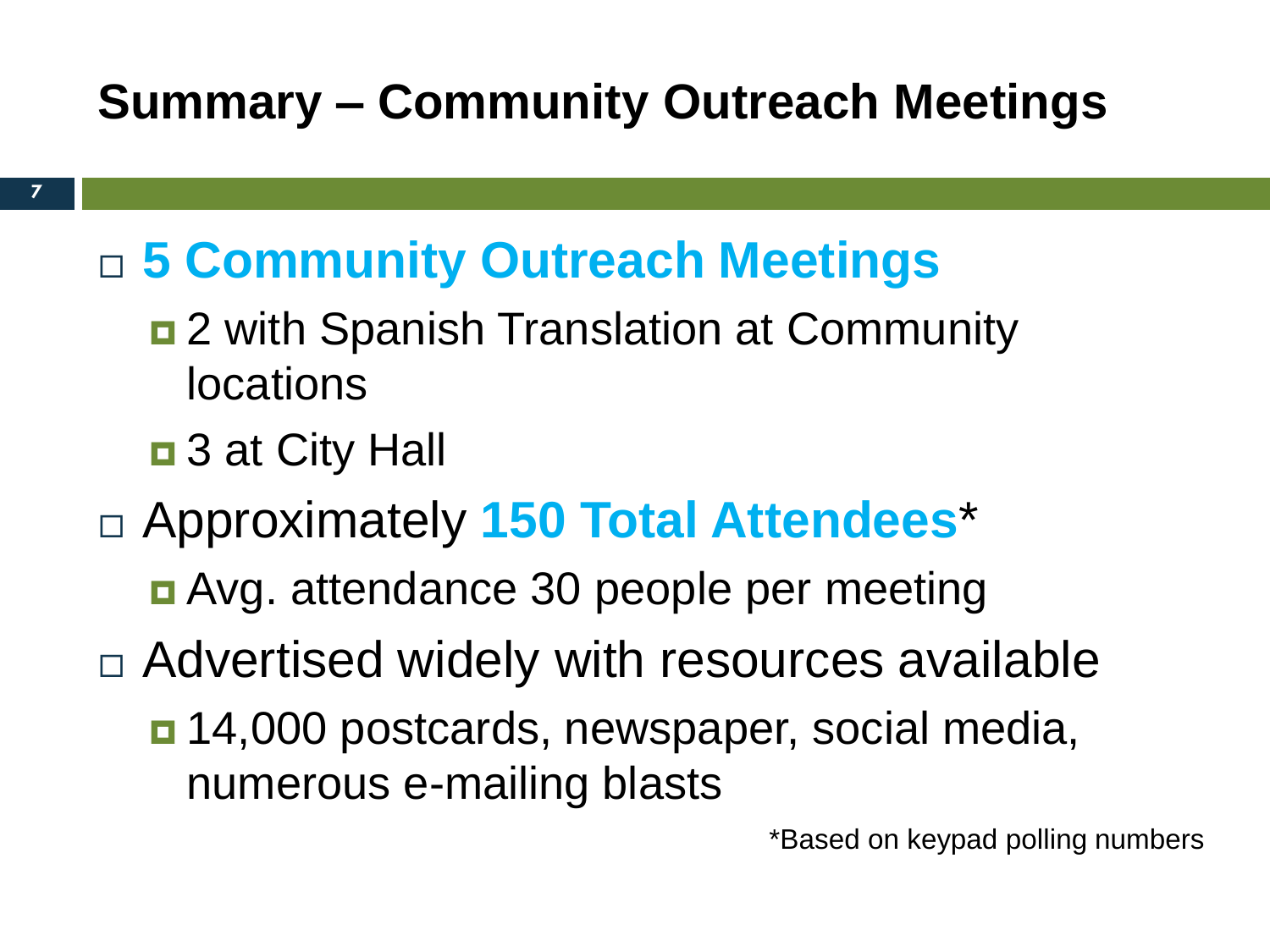- □ Meetings included:
	- $\blacksquare$  Informational presentations by City representatives
	- **E** Key pad polling surveys
	- **n** Individual worksheet questionnaires
	- **D** Small group mapping
- $\Box$  Compiled results provided by Vandewalle & Associates



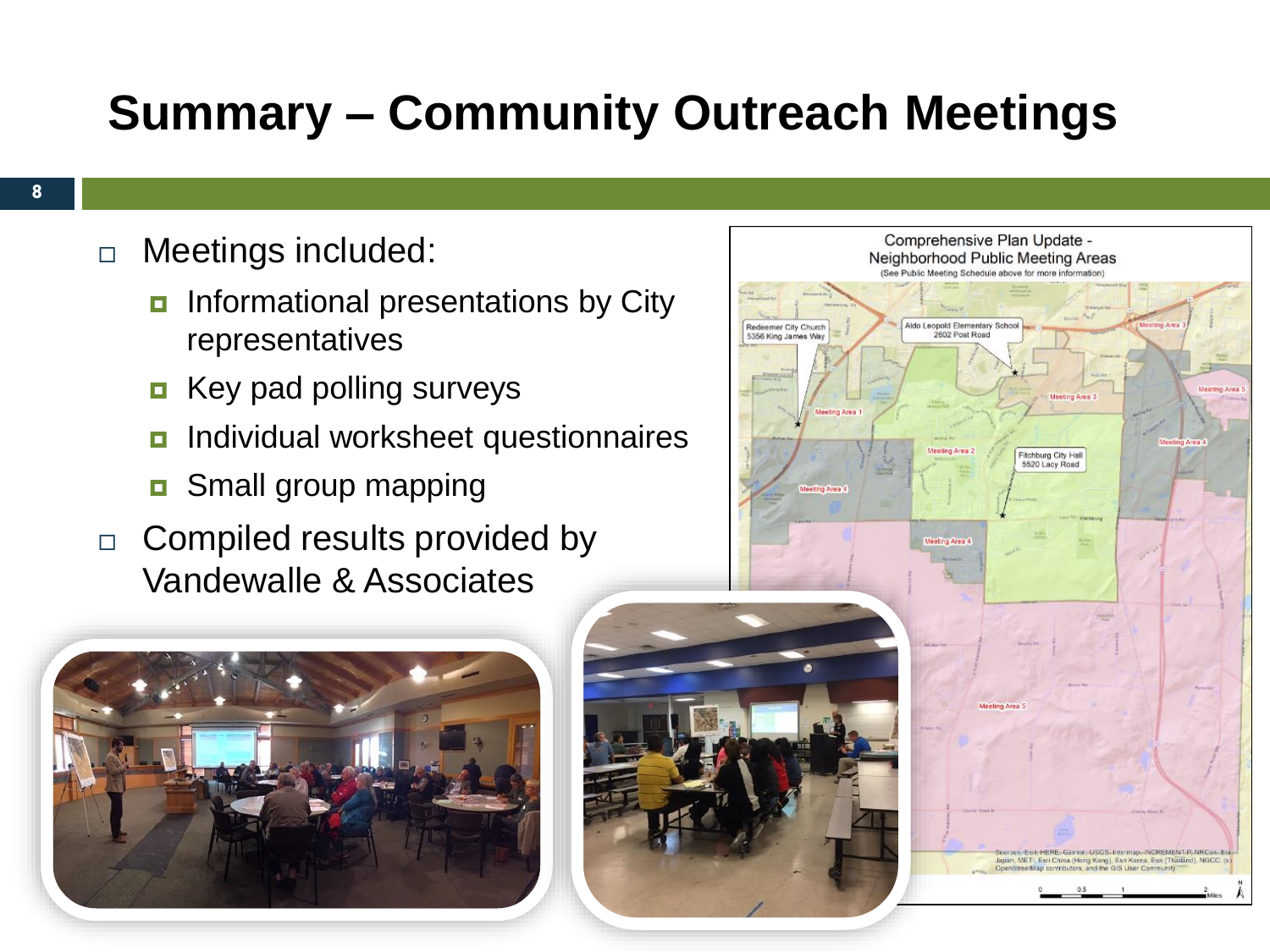Discussion of feedback themes – **Likes?\***

- **Good parks / open space**
- **Good bike network / walking paths**
- **Regional proximity**
- **Rural and Urban Character / Rural Proximity**
- **Diversity**
- **Good schools**
- **Other: small town, good services, safety, library, etc.**

\*Based on initial tally of similarly worded items / not representative of every comment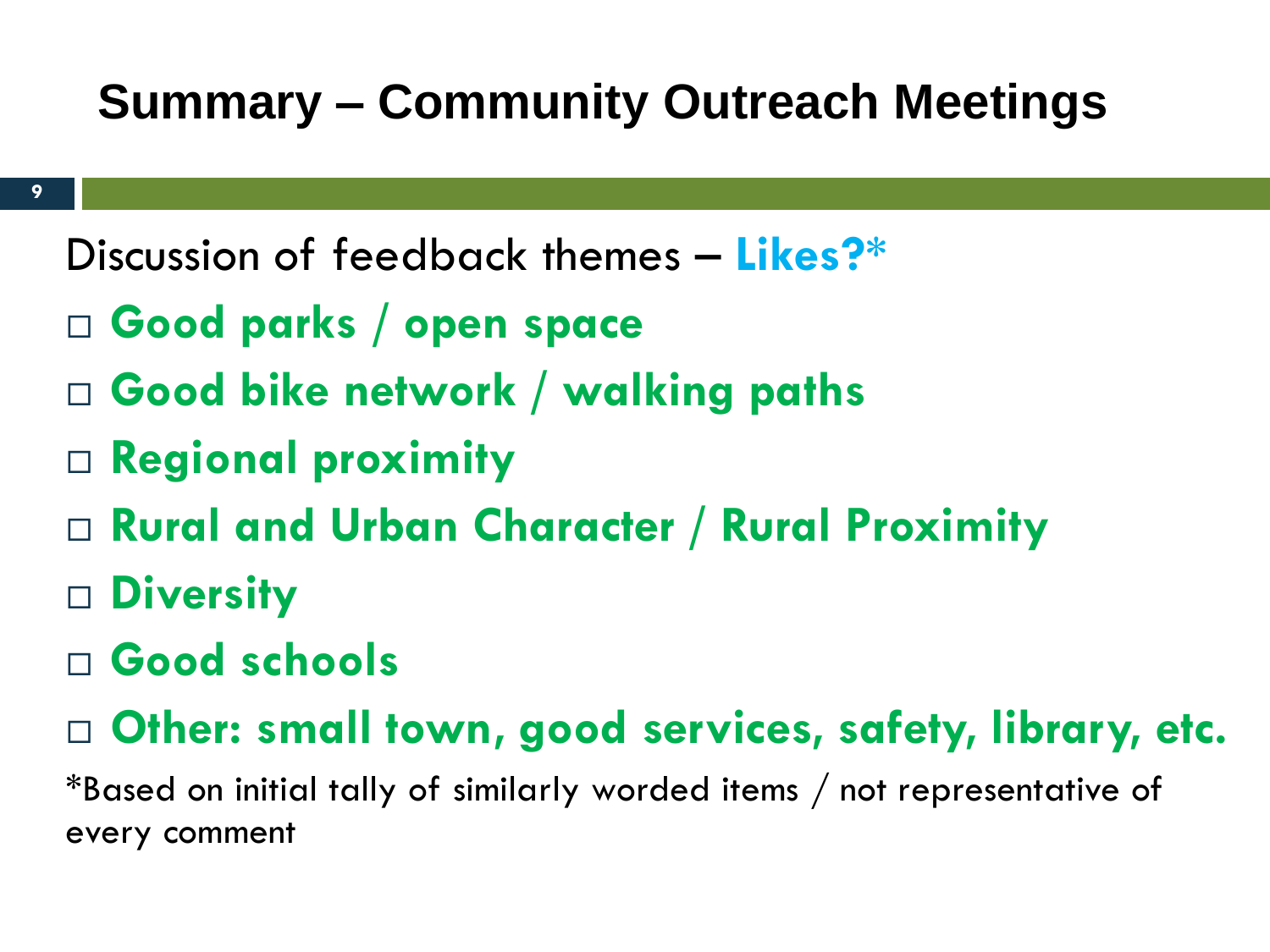Discussion of feedback themes – **Dislikes or Do Better?\***

- **Improve transportation / bus**
- **More affordable housing**
- **Less density / apartments**
- **Lack of identity / downtown / neighborhood centers**
- **Lack of schools**
- **Traffic problems**
- **Resources for low-income neighborhoods / reinvestment in older neighborhoods**
- **Transparency / critique of government**
- **Preserve farmland / rural character**
- **Flexibility in development review / developer friendly**

\*Based on initial tally of similarly worded items / not representative of every comment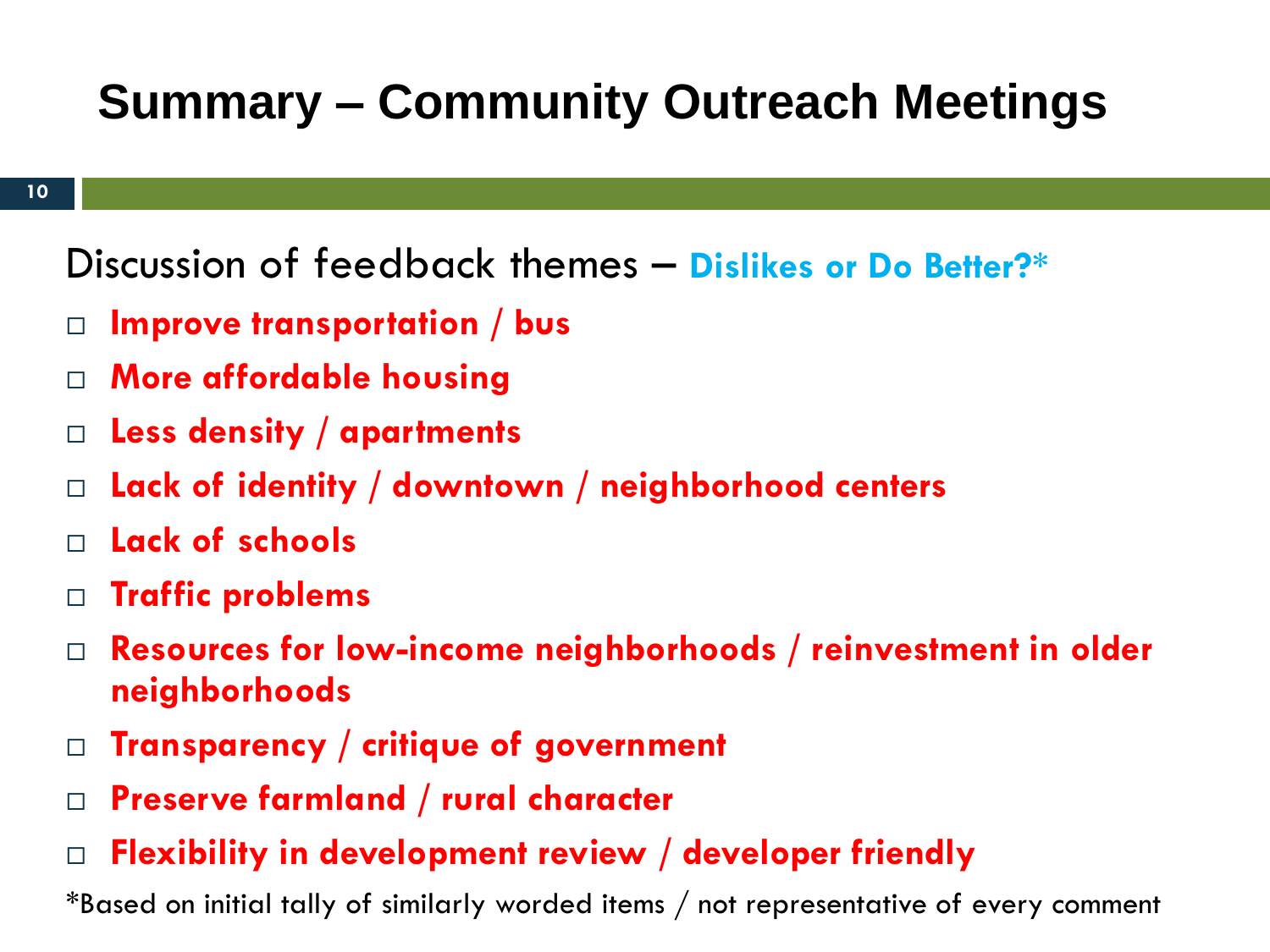#### $\Box$  10 total meetings attended

- **D** Including 2 Non-Committee Meetings
	- **Madison Area Builders Association**
	- Capital Area Regional Planning Commission
- **D** Committee on Aging Well
- **Bicycle Committee**
- **E** Ag and Rural Affairs
- **Resources Conservation Commission**
- **Parks Commission / Tree Advisory Committee**
- Community and Economic Development Authority (CEDA)
- **□** Board of Public Works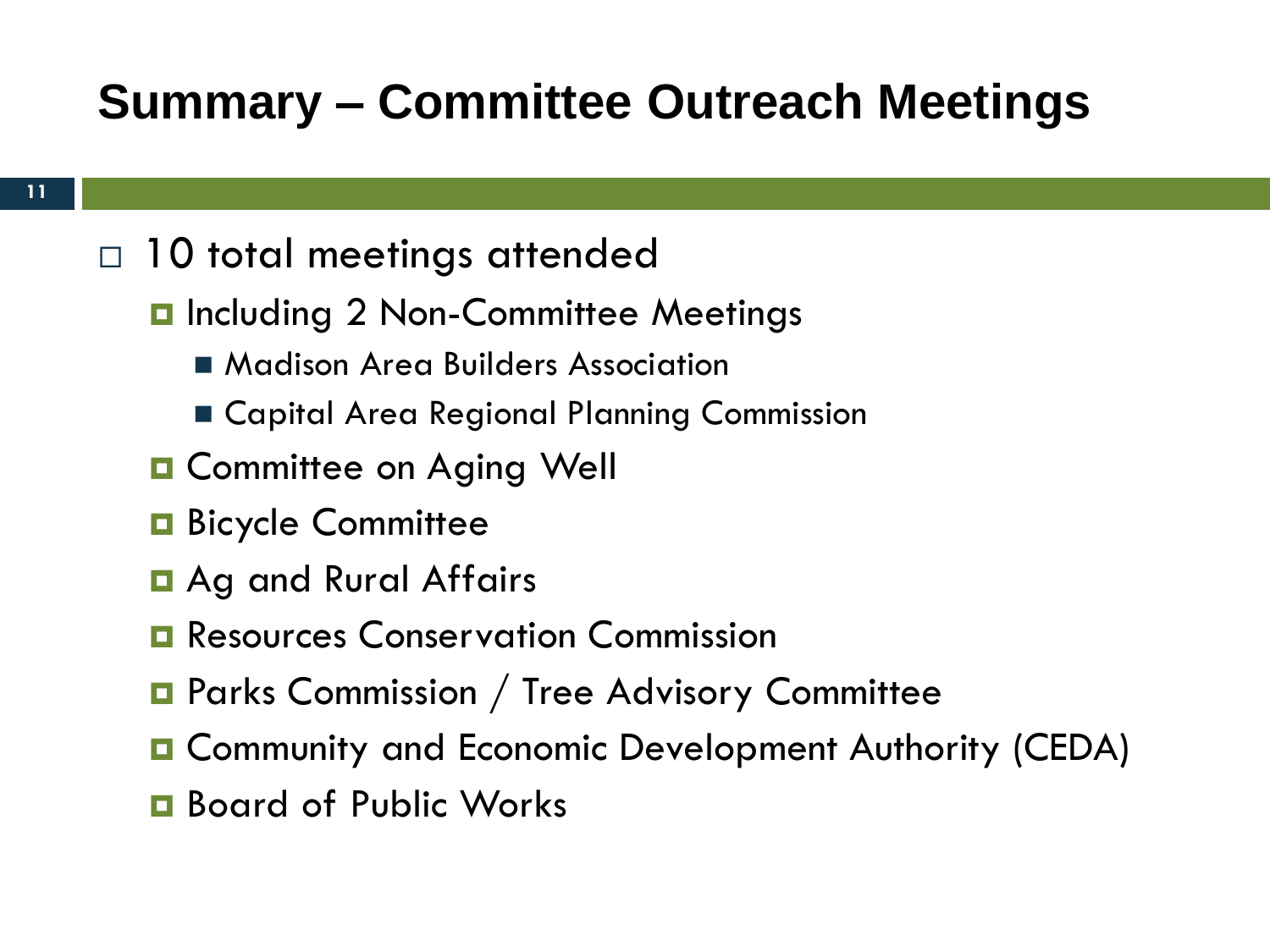#### $\Box$  Discussion of feedback themes

- MABA (2 minor amend, support housing plan, review process, explore park fees, support guidelines for amend. Review, future FUDA review)
- CARPC (corridors, follow the plan, avoid wetland encroachment, emphasize ag preservation, consider regional transportation plans, avoid leap frog, density development more efficient land use)
- **□** Aging Well (transportation, proximity to services / senior, affordable senior, mixed use neighborhoods)
- Bicycle (plan framework support, continue to defer and implement specific actions through Bike Plan, support network, increase connectivity, not just recreation)
- Ag and Rural (PDR program, explore more ag. Accessory uses)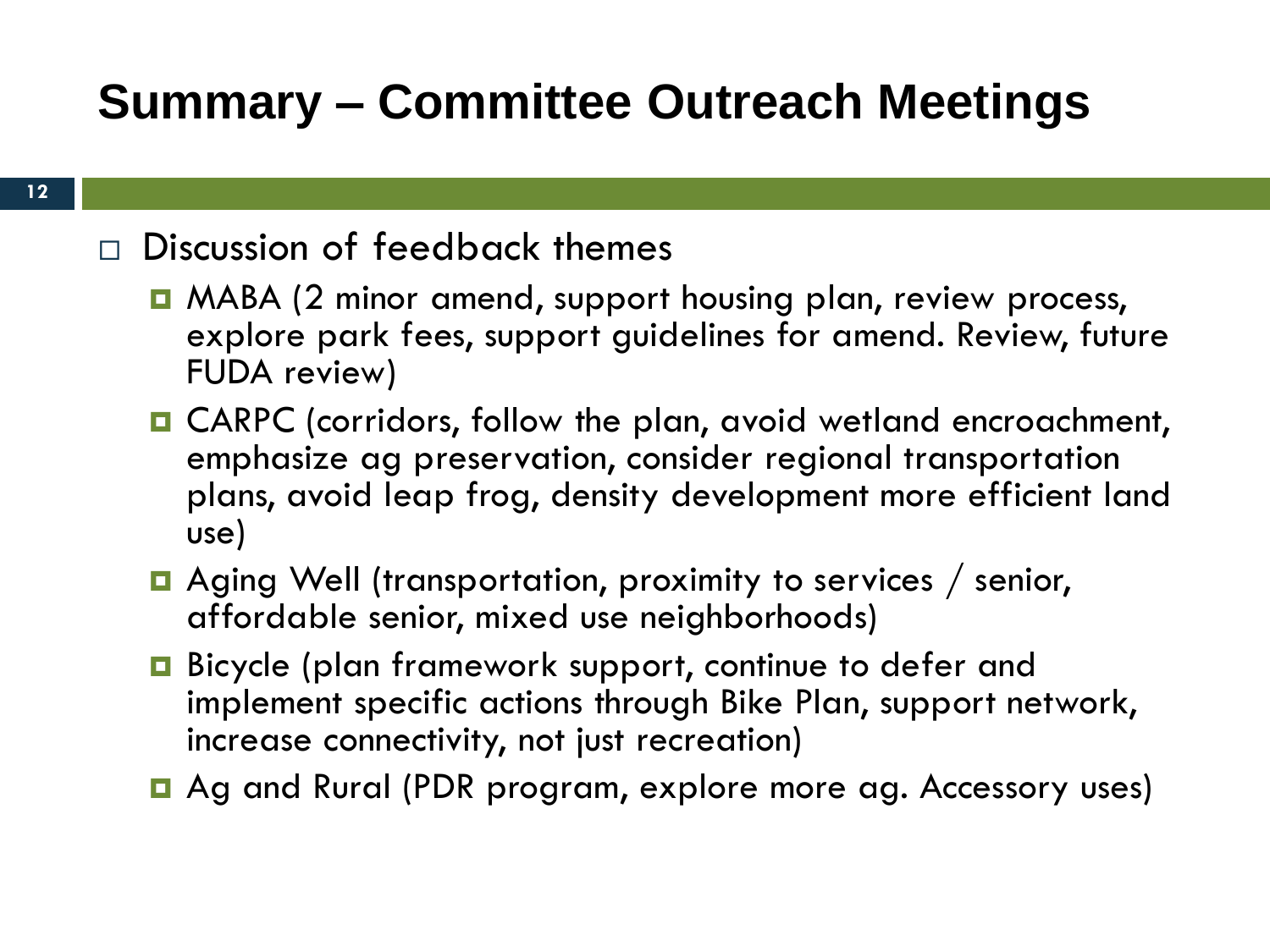### $\Box$  Discussion of feedback themes

- **RCC** (continue conservation practices, concerned with lack of walkable mixed use neighborhoods in isolated residential subdivisions, support policies that explore renewable energy, uphold high design standards, maintain bike network, continued neighborhood green space)
- **Parks / Tree (tree canopy goal, Vibrant Forest Plan,** Native Oak protection Ordinance, public access to unique natural areas, control invasives on public land, encourage art / culture features in park system)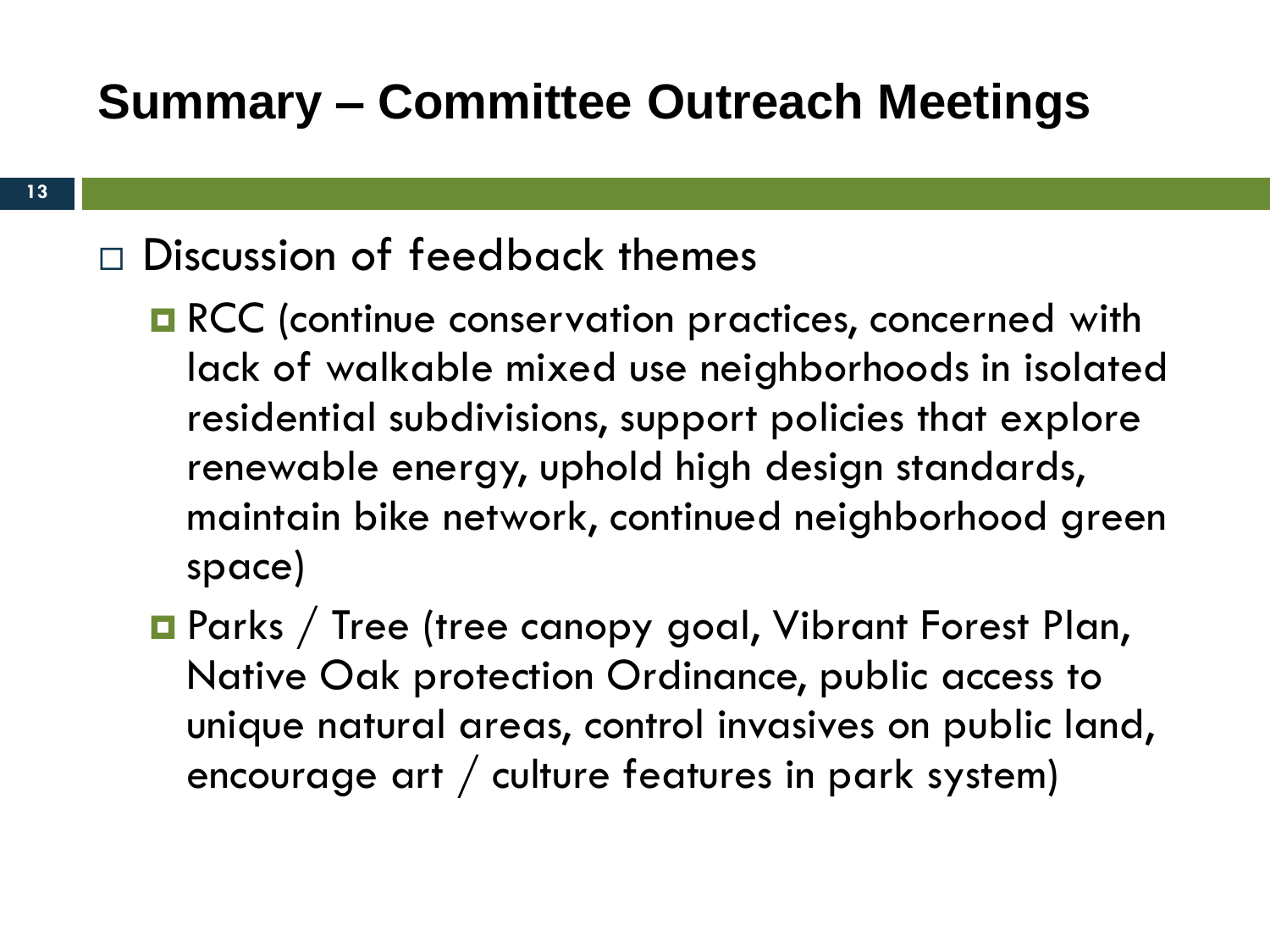### Discussion of feedback themes

- CEDA (discussion of 269 acres of available zoned or planned industrial lands within USA, support more than one minor amendment annually, discussion of future growth areas that may include more industrial land, questions regarding 75 acres of development per year, encourage more plan flexibility, explore ag accessory uses)
- **□** Board of Public Works (understanding of service provision factors in current plan, support plan framework, questions about housing policy)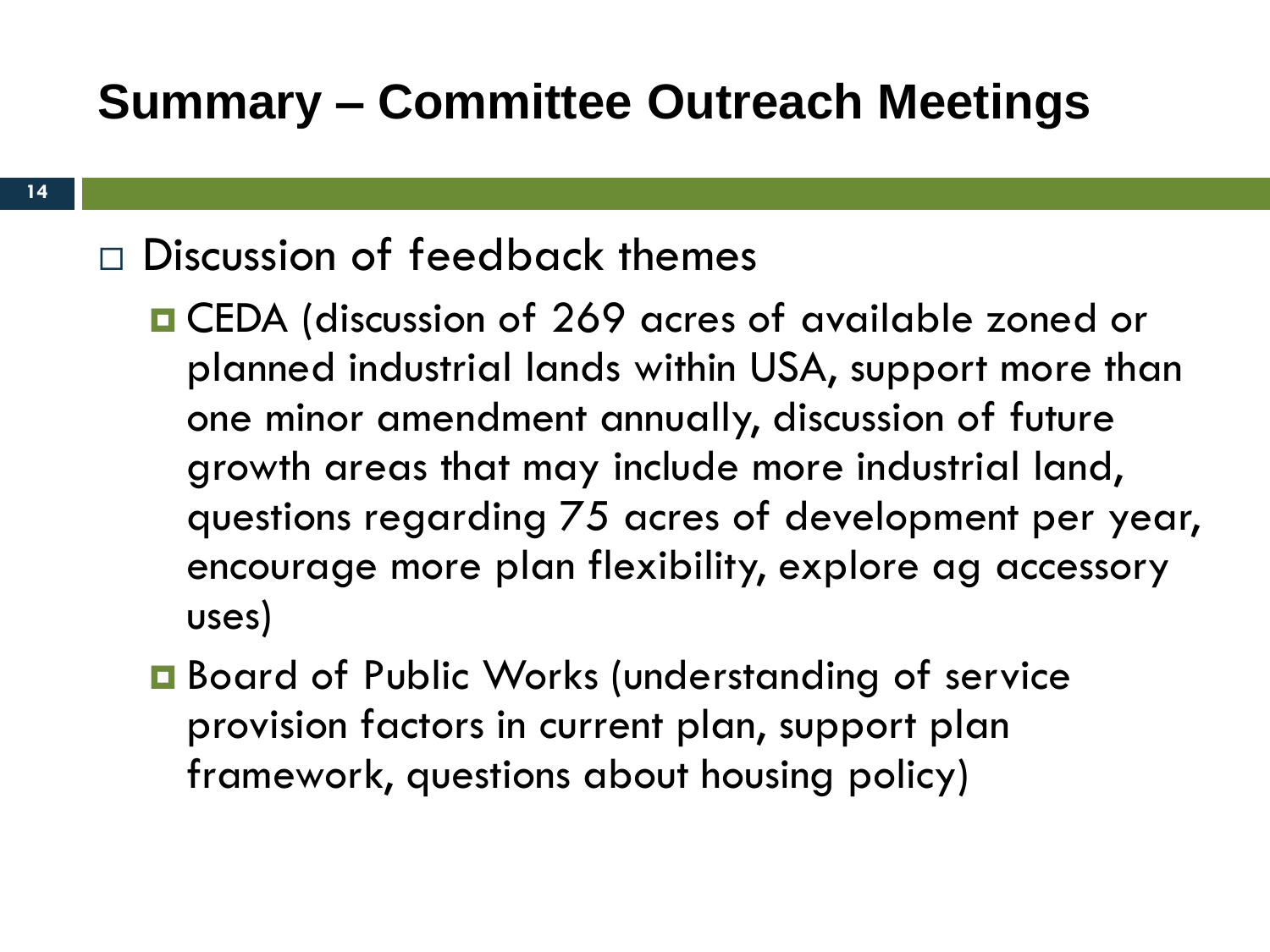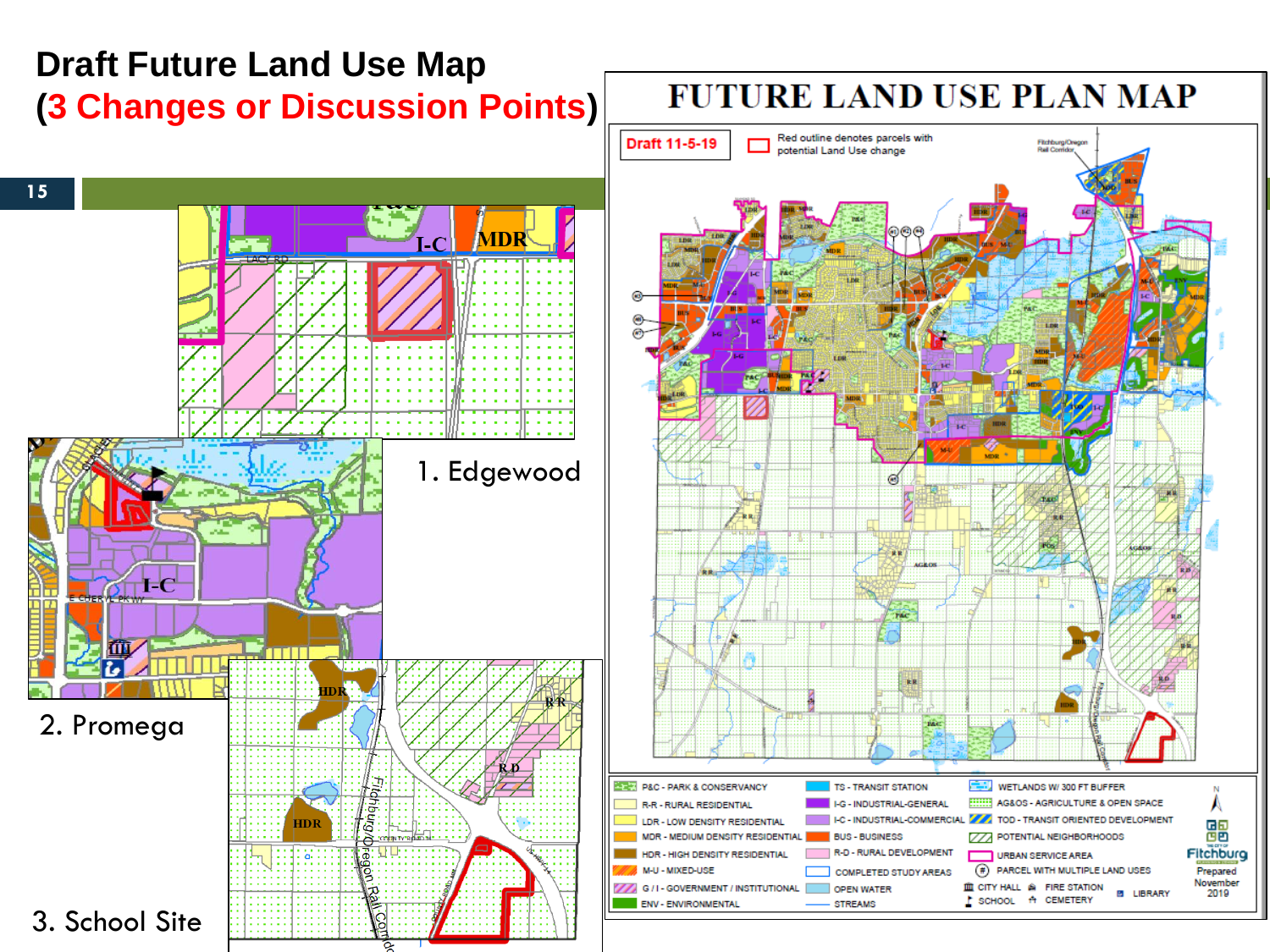# Draft Land Use Changes

- 1. Edgewood Parcel changed per Resolution R-179- 19 adopted by Plan Commission & Council
	- Changed from non-development area to Institutional, subject to many conditions including USA amendment
- 2. Usona/Promega 9.5 acre tract at 5453 Gunflint Trail
	- Draft shows change from LDR/MDR to I-C to pursue development consistent with adjoining parcels for future development by Bill Linton (Promega CEO)
- 3. Oregon School District Proposal (106 acres)
	- Identified on map per Mayor's direction for discussion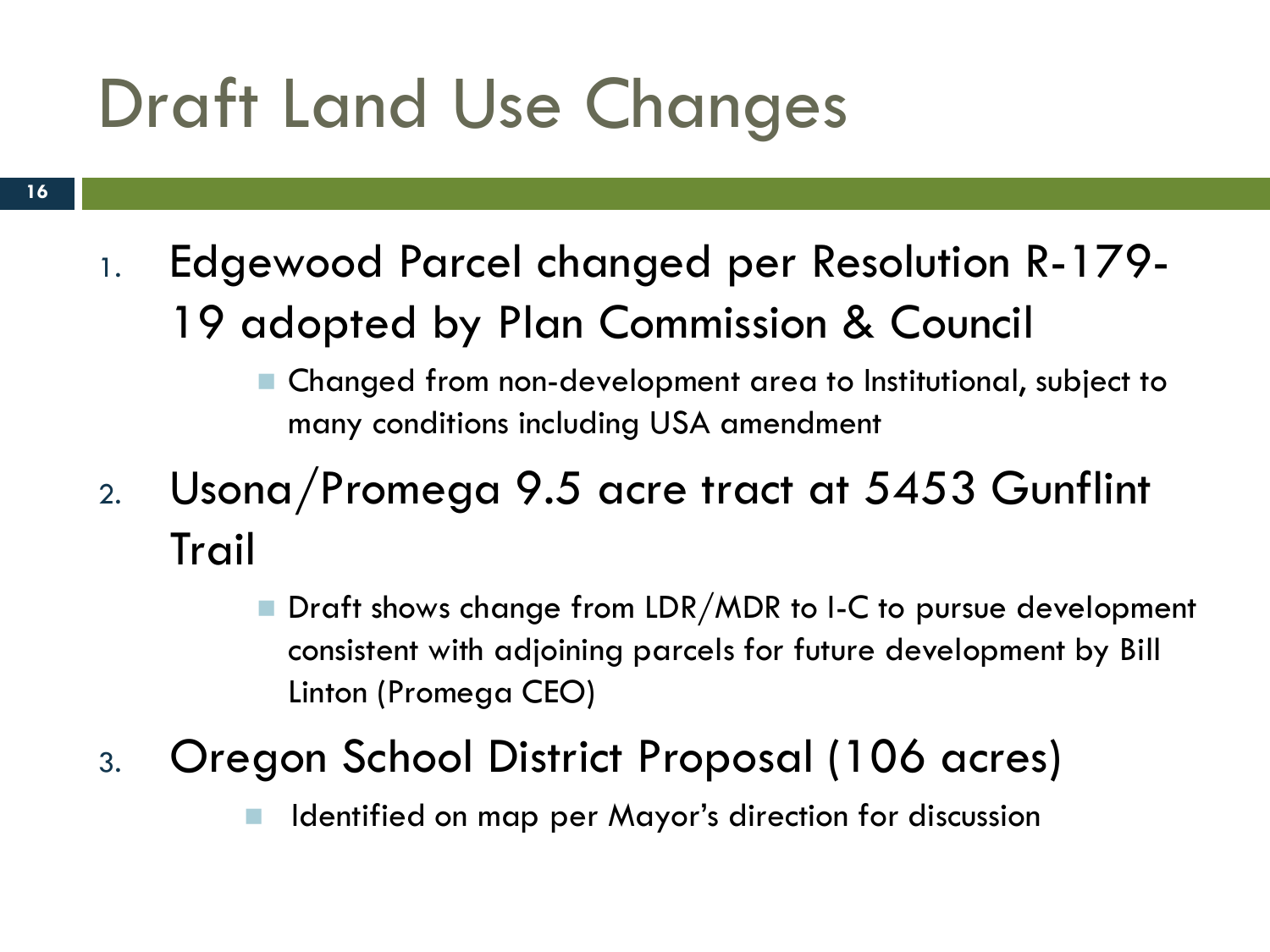### **Plan Primer Summary**

• Plan overview including purpose, development process, organization, chapter summaries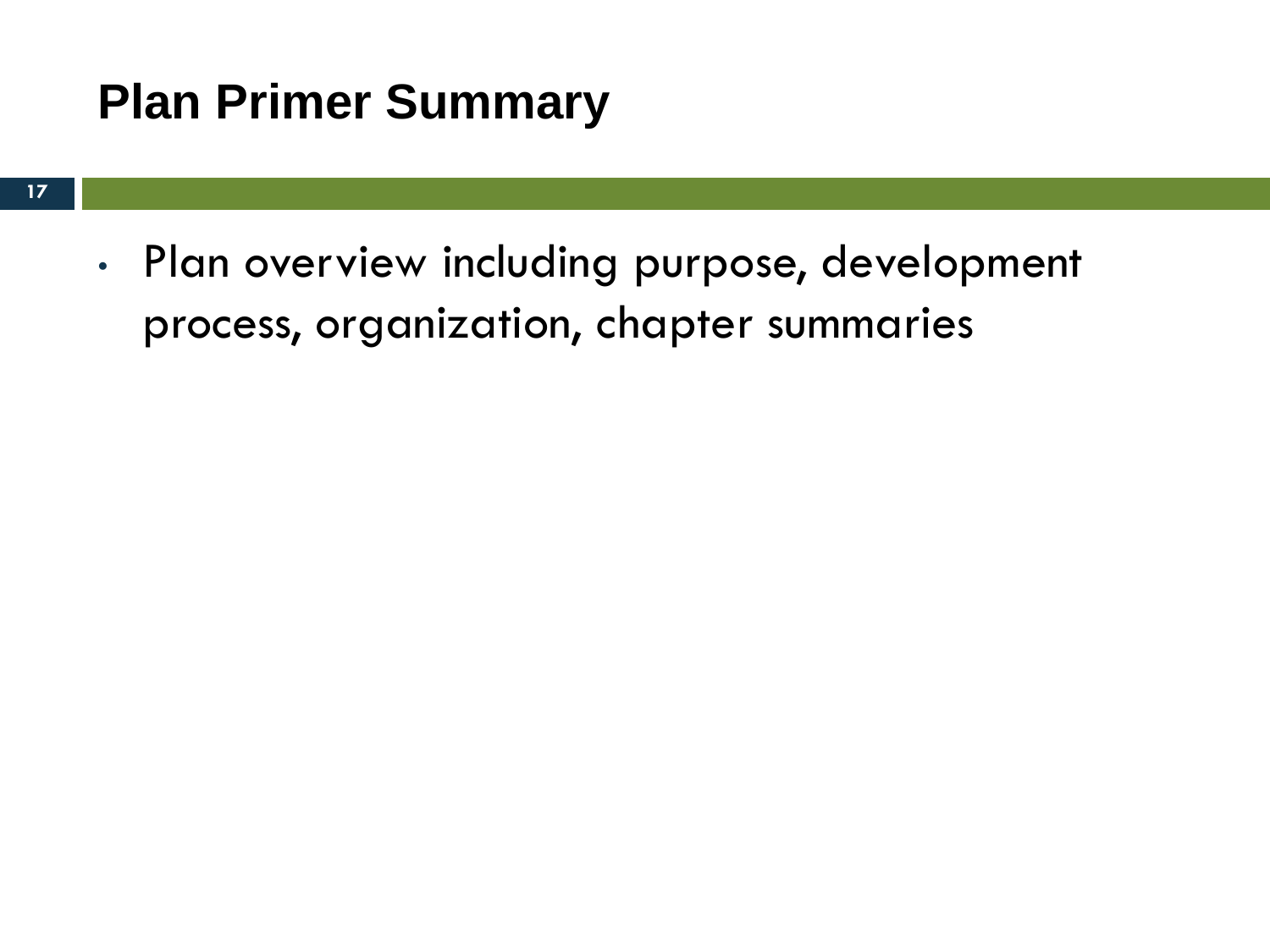### **"How will Fitchburg Grow" Summary**

- □ Defines growing Fitchburg concept and growth principles
- $\Box$  Identifies how growth principles will be applied
- Fitchburg "snapshot"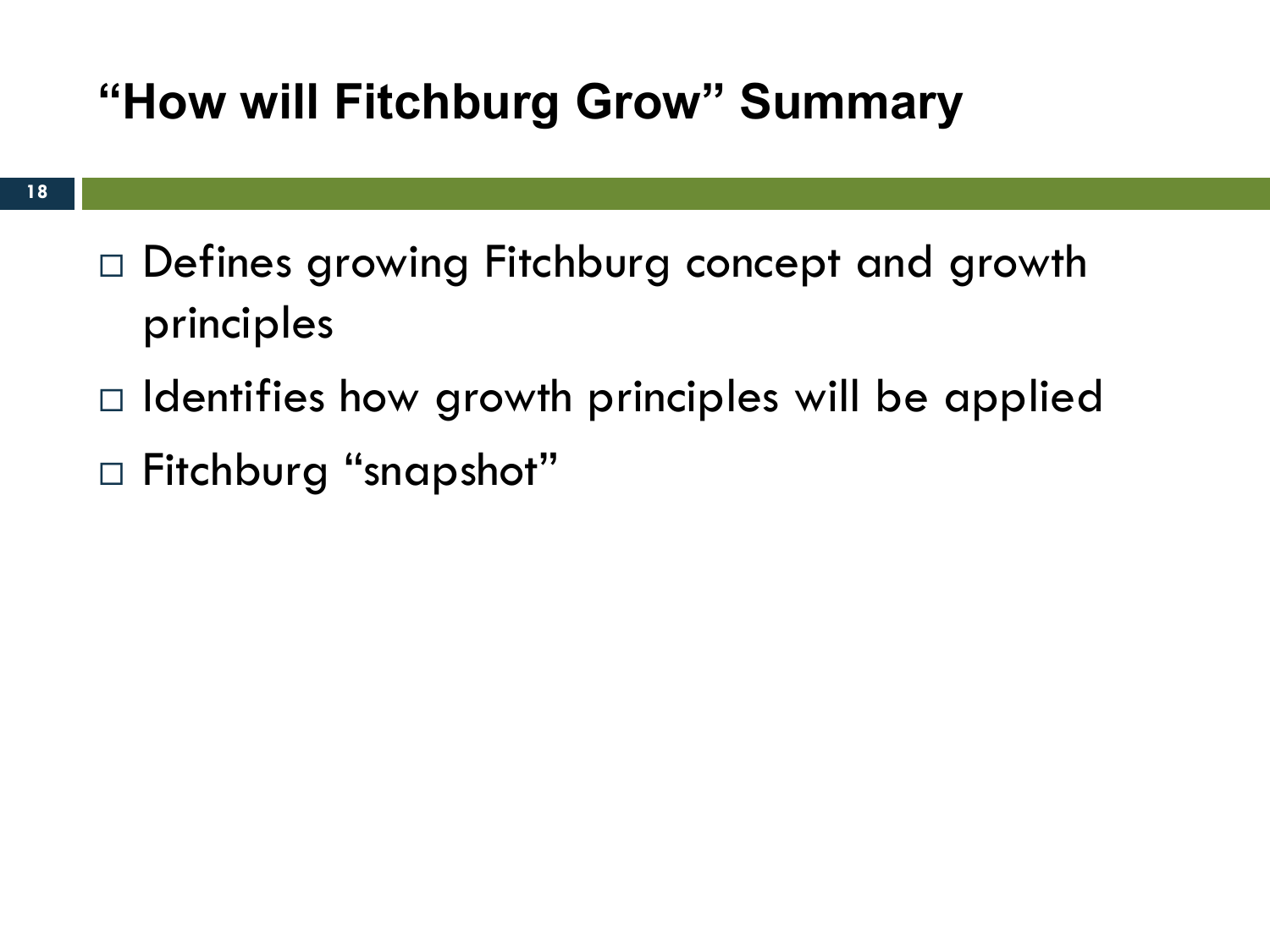### **"Housing Chapter" Summary**

### Data

- "Hard data" (U.S. Census, etc.)
- **O** Community input
- **Existing City plans and policies**
- $\Box$  Themes: how does the data inform the city's housing goals?
- □ Housing policy framework: what are the city's housing goals and how will they be achieved?
- □ Goals, Objectives, Policies: copied from current plan